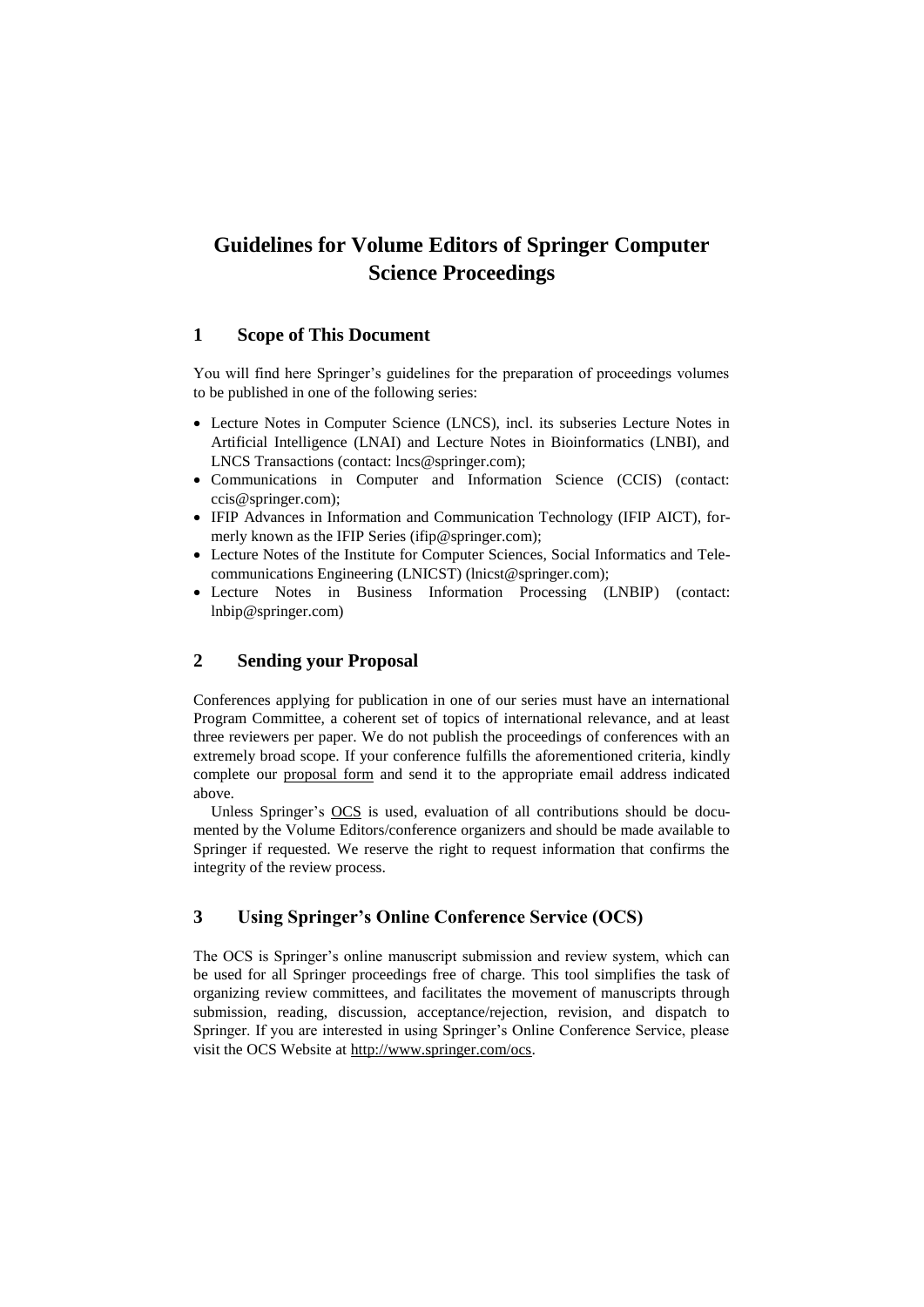## **4 Papers for Publication**

Springer proceedings should contain original research that has neither been published nor submitted for publication elsewhere, and that adheres to our ethical standards, as described in our [Code of Conduct for Authors](https://www.springernature.com/gp/authors/book-authors-code-of-conduct) and in our book editors' [Code of Con](https://www.springernature.com/gp/editors/code-of-conduct-books)[duct.](https://www.springernature.com/gp/editors/code-of-conduct-books) PC chairs and PC members are responsible for checking that all papers accepted for publication adhere to our ethical standards and that neither plagiarism nor selfplagiarism has taken place. Please check that all authors listed on the papers are real individuals.

If you wish to make use of our plagiarism-checking tool, in order to check the papers submitted, please let us know.

#### **4.1 Types of Papers and Page Counts**

The most common types of papers accepted for publication are full papers (12–15+ pages) and short papers (6-8+ pages). Within the application-oriented fields, demo papers may also be an option. A limited number of poster papers may be included, but these should not be shorter than 4 pages. If you have poster papers, please do not include them without first discussing this with an editor from Springer. At least two thirds of the papers published should be full papers.

We do not wish to publish very short papers, as their scientific content is not significant. Such papers will be moved to the back matter, will not be made available for indexing, and will not be visible as individual papers on SpringerLink. Please do your utmost to avoid having papers of fewer than 4 pages. Abstracts of invited talks that are not accompanied by a full paper will be included in the front matter.

Generally speaking, we discourage volume editors from setting rigid maximumpaper-length restrictions. Authors tend to "squeeze" their work when faced with such limits. They remove vertical space or use different font sizes or do not adhere to the correct format for the references. In such cases, our typesetters reformat the papers, which can lead to an unexpected increase in the overall number of pages.

We accept a mixture of Word papers and LaTeX papers. These papers will have a slightly different appearance in the final publication.

The approximate size of the proceedings should be discussed with the Springer editor during the evaluation stage. We can fit up to 800 pages in a single volume.

#### **4.2 Figures**

All figures are printed in black and white, unless special arrangement has been made for colored figures. Colored figures remain in color in the online version. Please make sure that any colored figures are equally comprehensible in black and white. Figures and Tables should be cross referred in the text. We do not support color in text, tables or in equations.

2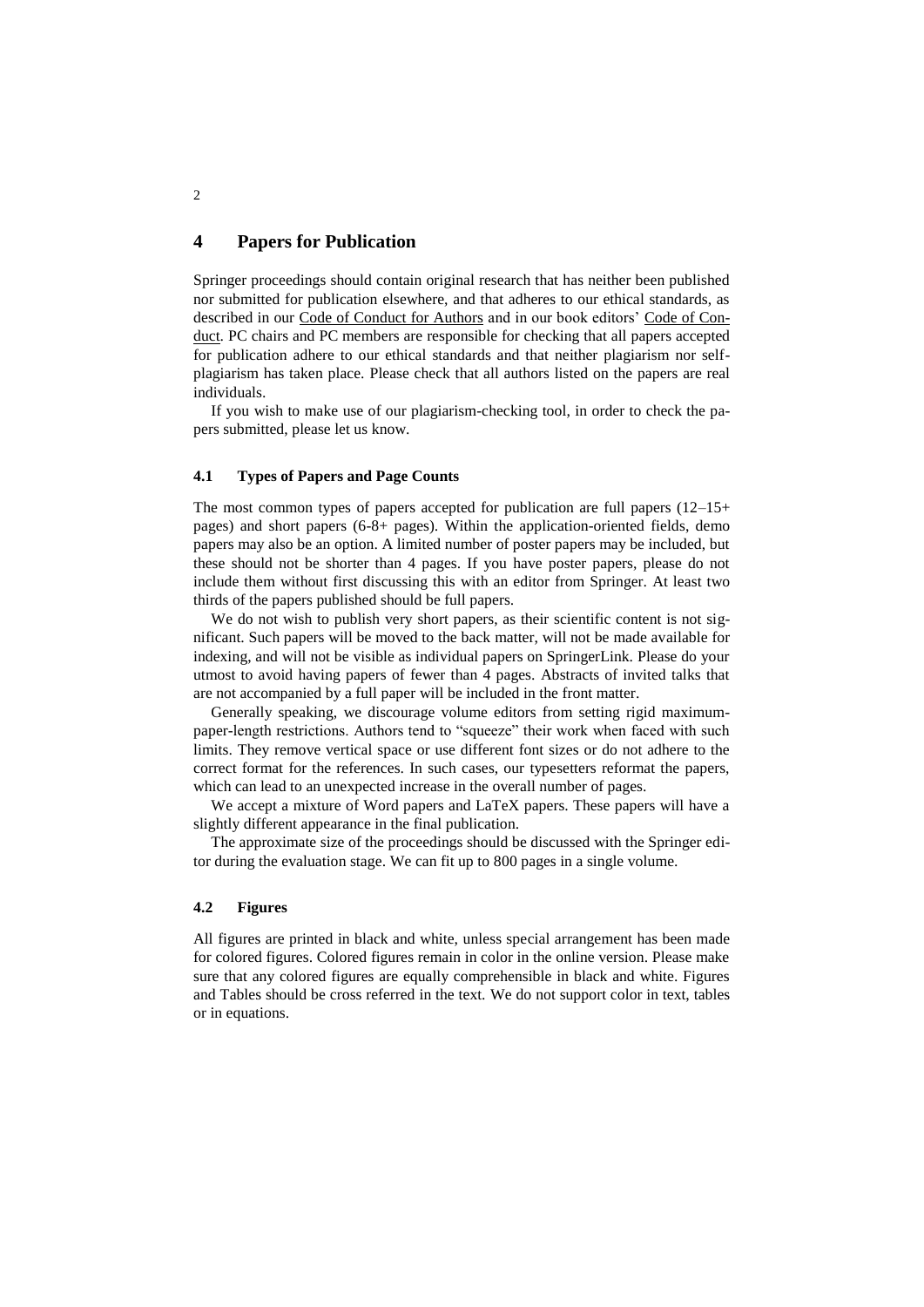## **5 Workshop Proceedings**

The proceedings of large workshops are published in the same way as conference proceedings, in stand-alone proceedings volumes. Smaller workshops associated with a particular conference can be grouped together in one volume, if they have too few pages to make up a single volume (fewer than 140 pages). In this case, we can insert "part front matters" separating the different workshop papers. Please refer to the [Eu](https://link.springer.com/book/10.1007%2F978-3-030-10549-5)[ro-Par 2018](https://link.springer.com/book/10.1007%2F978-3-030-10549-5) Workshop Proceedings for a good example of this. Due to space restrictions, we usually just include the name(s) of the main workshop chair(s) on the front cover. However, the names of all of the workshop chairs can be included in the front matter and on SpringerLink, so all chairs can be recognized as volume editors. We would expect the number of volume editors to be relative to the number of papers included in the volume. When sending us the addresses of the workshop chairs, please make sure that we have the full addresses, including the postal codes, of all of the workshop chairs that are to be listed as volume editors on SpringerLink.

Amalgamating several workshops in a single volume can be complicated for those in charge. Our Online Conference Service [\(OCS\)](https://www.springer.com/de/it-informatik/lncs/online-conference-service) is able to manage several workshops separately and then join them in the final stage.

Some conferences attract a large number of satellite events, from which the best papers may be selected for publication in a proceedings volume. Please refer to [LNCS](https://link.springer.com/book/10.1007%2F978-3-319-98192-5)  [11155](https://link.springer.com/book/10.1007%2F978-3-319-98192-5) for an example of this. As described in the preface, the authors improved and extended their papers based on the reviewers' feedback and the discussions held during the event.

## **6 Tasks of the Volume Editors**

Once you have received the formal (email) confirmation from Springer that your proceedings have been accepted or conditionally accepted for publication, please feel free to start announcing this in the relevant places and media, in particular on your conference website and in the call for papers, but also on social media platforms, in newsletters, etc.

#### **6.1 Fixing the Timeline**

We need all of your files 9 weeks before the start of the meeting. This should be taken into account when fixing your own dates, in particular the deadline for receiving the final files from the authors. Within 9 weeks, we are able to produce printed proceedings and deliver these to the conference on time, as well as the online version in pdf and ePub format with full-text XML. When you send the files, please give us a rough estimate of your order.

If you ONLY need the online version to be ready in time for the event (and no printed proceedings or Springer-created USBs), then we require your files no later than 6 weeks before the start of the event. If you send the files later than this, we cannot guarantee that the publication will be online in time for the event.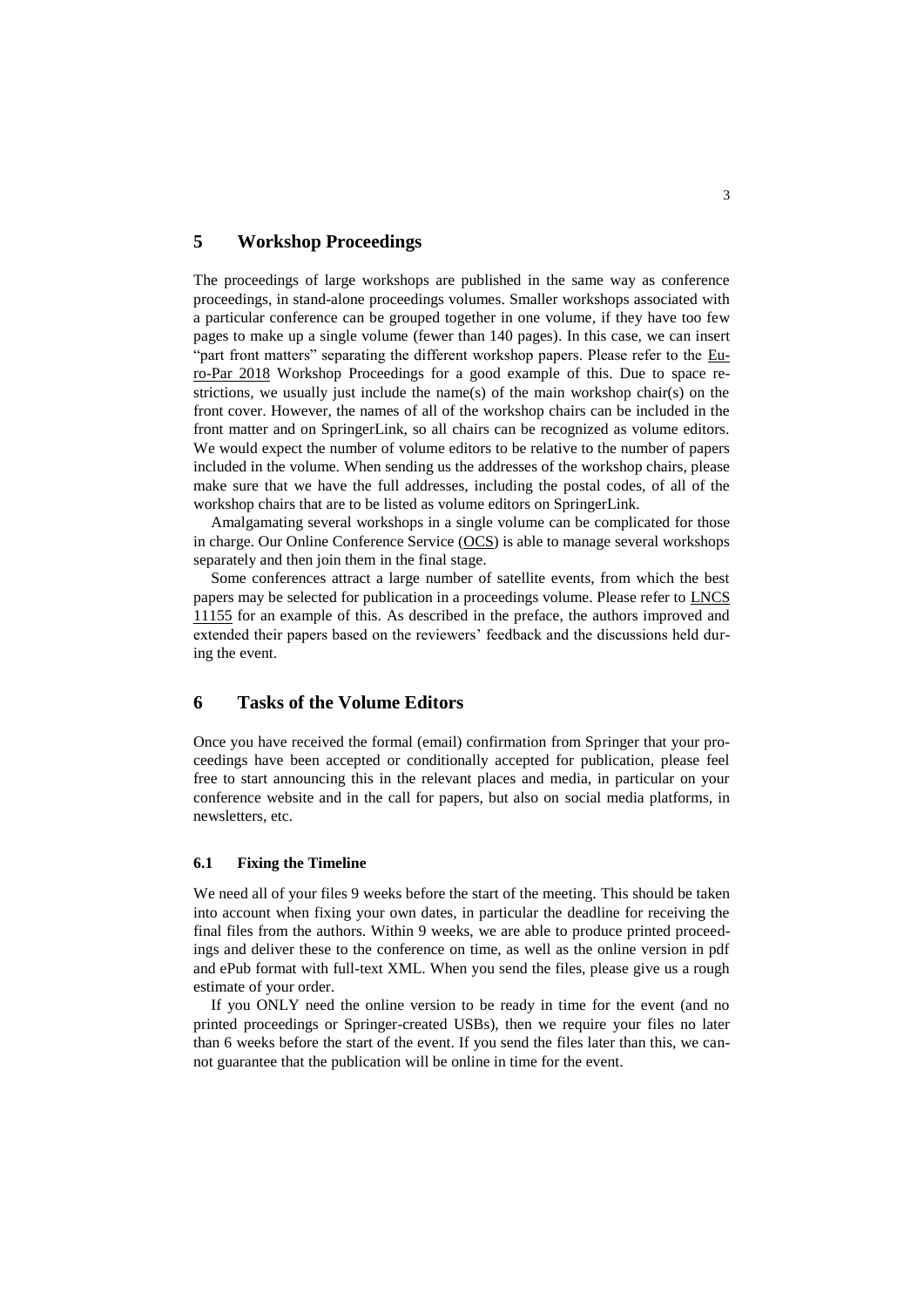#### **6.2 Instructing Authors about Templates and Consent-to-Publish Forms**

Authors should be directed to our ["Information for Authors](https://www.springer.com/gp/computer-science/lncs/conference-proceedings-guidelines) of Computers Science [Proceedings" page,](https://www.springer.com/gp/computer-science/lncs/conference-proceedings-guidelines) where they can download the correct templates for the preparation of their papers. Our LaTeX templates are available in [Overleaf](https://www.overleaf.com/latex/templates/springer-lecture-notes-in-computer-science/kzwwpvhwnvfj#.WsdHOy5uZpg) and you may like to draw the authors' attention to this service via the conference website. We aim to publish all proceedings papers in full-text XML. Our templates for LaTeX are based on CMR, and our xml templates for Word are based on Times. Authors should select the font in accordance with the template used for their papers. Papers using other fonts will be converted by our typesetters.

Authors must be made aware of the fact that they have to submit a signed Consentto-Publish form. Please make sure that the authors sign the form sent out when the proposal is officially accepted and no other form.

It is easier for the authors if a partially completed Consent-to-Publish form is made available on the conference website. The conference name and the names of the volume editors (usually the PC chairs) can be entered in advance.

Authors employed by US Government contractors or US Government departments may have to sign an alternative form. It is imperative that such authors contact their legal departments and also get in touch with us as soon as their paper has been accepted. Any copyright issues must be resolved before the final files are sent to Springer, otherwise this can delay the publication process.

The Consent-to-Publish forms should be collected by the Volume Editors/organizers. Each form should be saved in the individual folder containing all of the files pertaining to a particular paper. The corresponding author, who must match the corresponding author marked on the paper, must have the full right, power, and authority to sign the agreement on behalf of all of the authors of a particular paper, and accepts responsibility for releasing this material on their behalf. Please also stress to paper authors that they should obtain permissions from the previous publisher for any material they want to reuse. Refer to the [Springer Nature Guide to Copyright and](https://media.springernature.com/full/springer-cms/rest/v1/content/16355594/data/Guide-to-Copyright-and-Permissions-171218)  [Permissions](https://media.springernature.com/full/springer-cms/rest/v1/content/16355594/data/Guide-to-Copyright-and-Permissions-171218) or [RightsLink](http://www.copyright.com/publishers/rightslink-permissions/) for further information. Once a paper has been delivered to Springer, changes relating to the authorship of the paper cannot be made. Authors' names cannot be added or deleted, their order cannot be changed, and the corresponding author cannot be altered.

We do not accept digital signatures on the consent-to-publish right forms at present. If you have any queries regarding copyright, please contact Springer well in advance of publication.

#### **6.3 Preface, Organization Pages, Table of Contents, and Author Index**

It is the task of the volume editor to prepare the organization pages and the preface and to structure the volume in comprehensible parts. The preface should give a good introduction to the volume and present the conference or workshop. Clear information regarding the peer review process (single or double blind / number of reviews per paper) and the numbers and types of papers submitted and accepted should be given.

4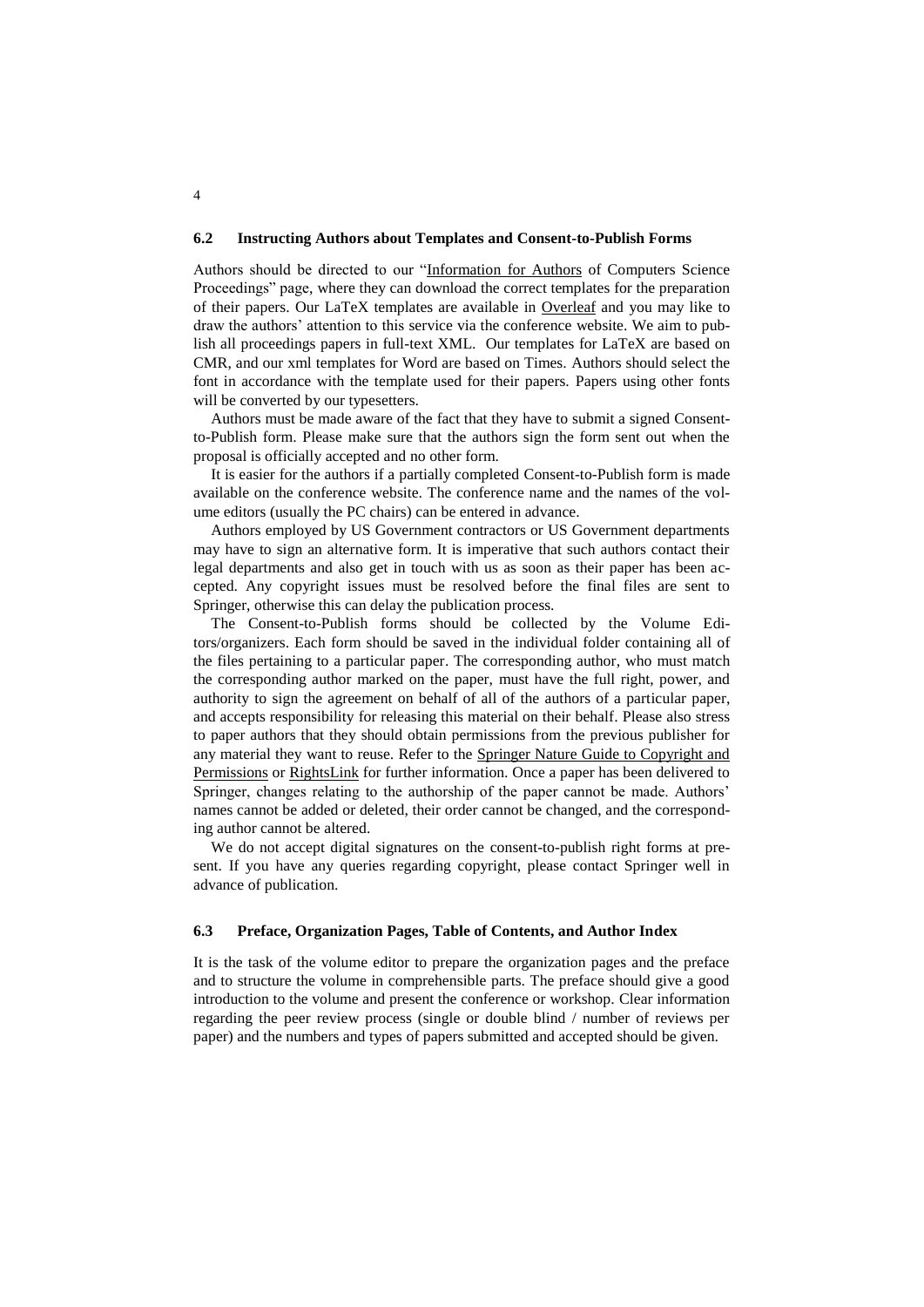The preface is usually one or two pages long and is followed by the organization pages. When listing the Program Committee members, whose names should be ordered alphabetically by surname (as should those of the reviewers), kindly just include their universities and countries and not their departments or labs. At the end of the organization pages, the sponsors may be listed and their respective logos displayed. The Steering Committee members are usually listed above the Program Committee members. We encourage you to make use of the front-matter templates (in LaTeX and Word) that are available from the volume editors' website at [http://bit.ly/2HaWmko.](http://bit.ly/2HaWmko)

We prefer the use of American English in the preface and we ask you to write the preface in the past tense, because it is mainly read after the event. The preface and the organization pages will be copy-edited at our end, and any corrections are submitted to the corresponding volume editor for approval. Light technical copyediting of the papers may also be performed.

The final Table of Contents is created by Springer from the title information in the papers. However, we ask you to provide us with a preliminary Table of Contents when you send the files. This should contain the titles of the papers and the names of the authors in the order in which they are to appear in the volume and should include meaningful topical section headings, which give structure to the volume and help the reader to navigate. The papers should be grouped according to the topics they address and not according to the sessions of the conference. Any session numbering will be deleted by our typesetters. Please include all papers pertaining to one topic under one single topical heading, even if there are/were two or three such sessions at the conference. If the titles given in your preliminary Table of Contents differ from those in the papers, then we take the paper titles to be the correct ones and create the final Contents accordingly.

The Author Index is also generated at Springer, but you can help us present the authors' names in the correct way by submitting a list of authors who have complex family names, particles, or suffixes, or do not use the Western name order (i.e., given name(s); family name). It should be made quite clear, which part of the name is the given name and which is the family name.

Please check that the names of the authors are written consistently throughout the proceedings volume. If one author has contributed to more than one paper, his or her name should be spelt and structured in an identical manner in all papers as well as in the Table of Contents and the Author Index.

Please note that pages I–IV (in front of the preface) are prepared by Springer.

#### **6.4 Sources and PDF Files**

We need all source files (LaTeX files with all the associated style files, special fonts and eps files, or Word or rtf files) and the final pdfs of all of the papers. For papers prepared using LaTeX, authors should supply the underlying bib file for the references. Our typesetters will use this to create the bbl file. Please note that we cannot include hyperlinks in references.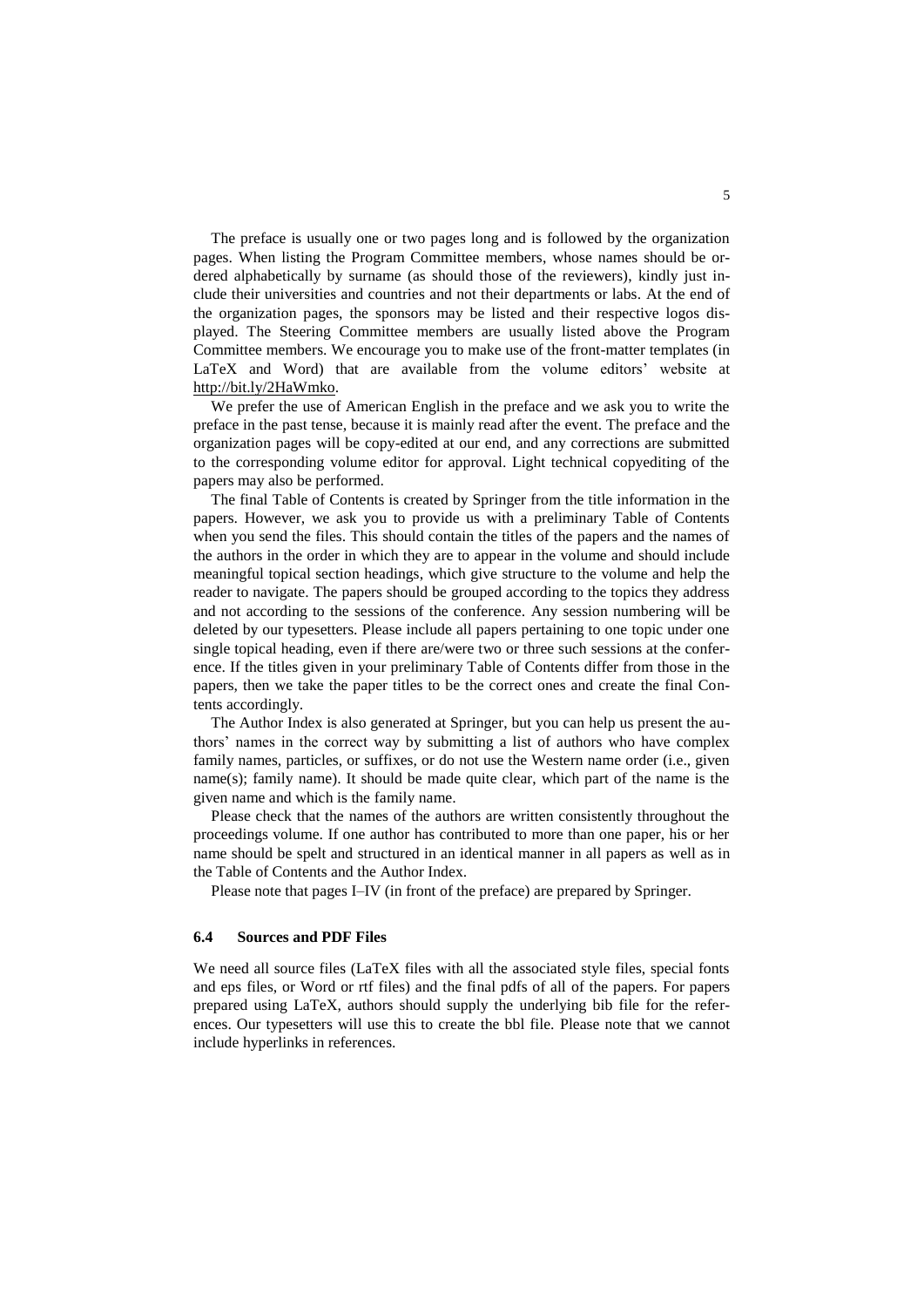A mixture of LaTeX and Word files is fine. Please do not send any older versions of papers. There should be one set of source files and one pdf file per paper. Our typesetters require the author-created pdfs in order to check the proper representation of symbols, figures, etc.

#### **6.5 Corresponding Authors**

When submitting their paper, the authors should allot a corresponding author, who must be available to carry out a proof check of the paper. He or she is given a 72-hour time-slot to do so. The corresponding author should be clearly marked as such in the header of the paper. He or she is also the one who signs the consent-to-publish form on behalf of all of the authors. Please note that the corresponding author cannot be changed once the paper and the consent-to-publish form have been sent to Springer.

We encourage the inclusion of all of the authors' email addresses and ORCIDs in the header, but at the very least, the email address of the corresponding author should be present.

Please compile a list of the email addresses of all of the corresponding authors. The list should include the starting page numbers of the papers, so that it is clear which email address belongs to which paper. It is possible to have two corresponding authors per paper (preferably one, but no more than two).

Approximately one month after publication, the volume editors and all authors whose email addresses are included on their papers will receive an email from Springer linking them, via a password, to their personal [MySpringer page,](https://www.springer.com/gp/authors-editors/myspringer-profile-for-authors-and-editors/799412) from which they will be able to access a pdf of the entire volume.

#### **6.6 Labeling and Sending the Files to Springer**

For LNCS, CCIS, LNBIP, LNICST, and IFIP AICT publications, a volume number is required in order to label the directories correctly. To receive your volume number, as well as the address of our ftp server, please send an email to the address indicated in the acceptance email.

We work on the papers separately and ask you to give each paper a separate folder, containing all of the files pertaining to that paper, and labelled using the volume number and the starting page of that particular paper. A folder containing all of the files pertaining to a paper starting on page 15 of volume 13456 would therefore be labelled 134560015. There should be an additional folder for the front matter. The folders can then be zipped together and the zip file labelled with the volume number, before being sent to our ftp server.

If your proceedings volume contains papers presented at more than one conference, it should be made quite clear (e.g., in the Table of Contents), which papers were presented at which event. This information is made available to Google Scholar as soon as the proceedings have been published on SpringerLink.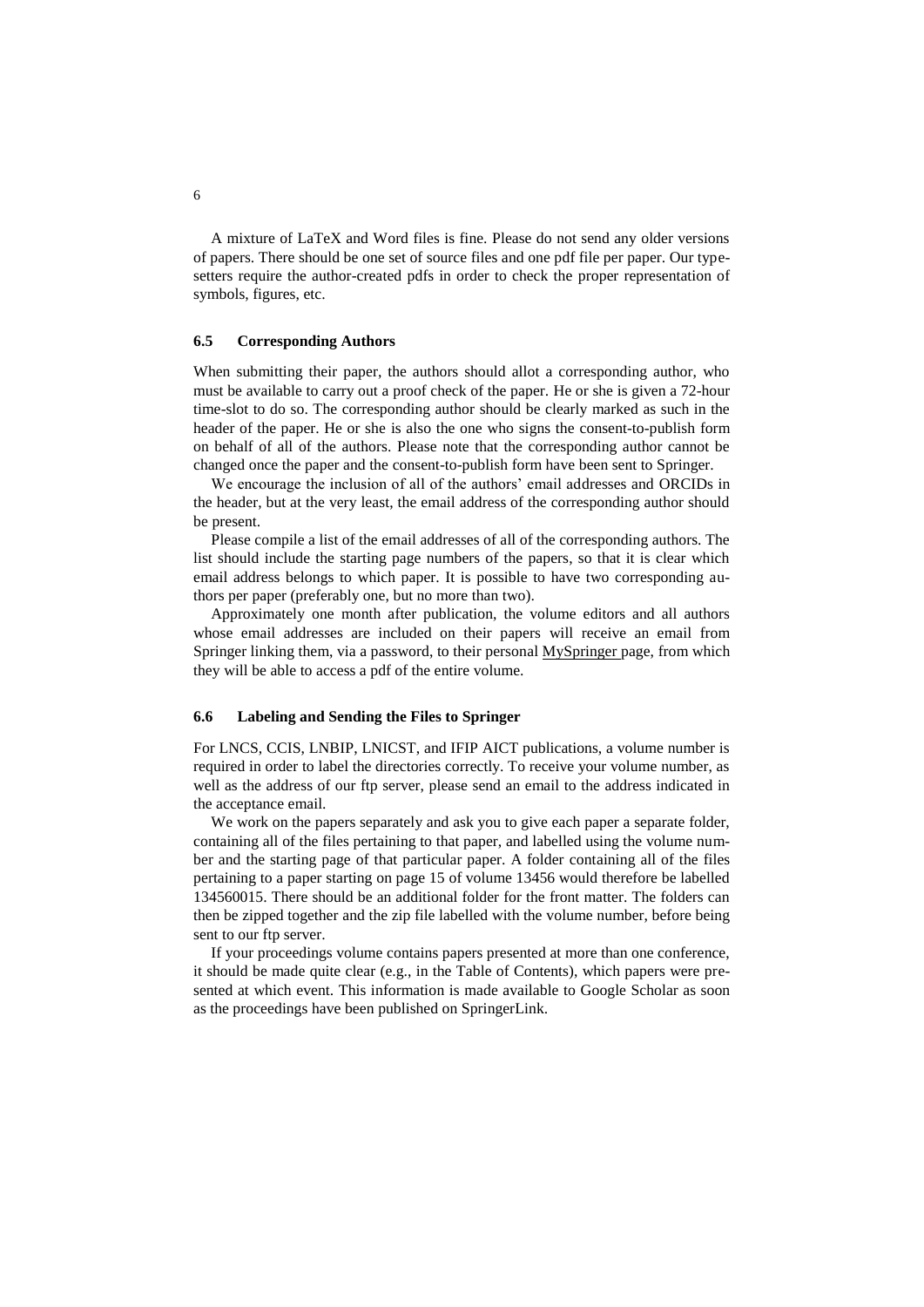#### **6.7 Information Required for Publication**

When informing you of your volume number, we shall send you a Word file requesting details concerning the volume editors and the conference itself. The conference information is made available on SpringerLink. For an example, please see [LNCS](https://link.springer.com/chapter/10.1007/978-3-030-17502-3_5#aboutcontent)  [11429.](https://link.springer.com/chapter/10.1007/978-3-030-17502-3_5#aboutcontent) Click on "Check for updates" on the left-hand side and then open ["More In](https://crossmark.crossref.org/dialog/?doi=10.1007%2F978-3-030-17502-3_5)[formation"](https://crossmark.crossref.org/dialog/?doi=10.1007%2F978-3-030-17502-3_5).

#### **6.8 Proofs**

The contact author of each paper is contacted by email by our typesetting partner and asked to check the final pdf file of their paper. The purpose of this procedure is to ensure that no errors have crept in during typesetting. We do not accept any updates to the papers themselves at this stage, as this would slow down the publication process considerably. If you, the volume editors, would prefer to check all of the papers yourselves, without the involvement of the authors, then kindly inform us of this when you send the files.

#### **6.9 Ordering Proceedings**

We ask you to send an estimate of your order when you send the files. Kindly refer to the terms sent out by the Springer editor for the options and prices on offer and inform us if you wish to opt for free online access during the conference.

If hard copies are to be delivered, we require both the shipping address and the billing address, including the name, email address, and telephone number of a local contact. If the recipient (and the billing party) has a VAT number that exempts them from paying VAT, then please submit this information along with the billing party's address so that we can make the necessary provisions for the invoice. The proforma invoice sent with the delivery (often from our printing office, Printforce) is not the final invoice and is not to be paid.

If manuscript files are submitted to us no later than the agreed deadline, then we schedule your proceedings copies to be delivered to the conference venue around a week before the event starts. If you have any special requirements in terms of delivery dates and conditions, then we need to be notified about this as early as possible. Superfluous books cannot be returned to Springer.

We manage to arrange for door-to-door deliveries in most cases. In some countries (e.g., Brazil or India), it is often necessary that recipients of our consignments help with customs clearance, etc. We have noticed that additional customs charges are necessary for Turkey and that books are sometimes returned to the printing office and not delivered.

Due to the considerable problems associated with deliveries of books or USBs to China, we would encourage you not to order hardcopies but rather to opt for the 4 week free online access via the conference website. We cannot guarantee that books will arrive and if they do not arrive, we cannot replace them or refund you for their loss.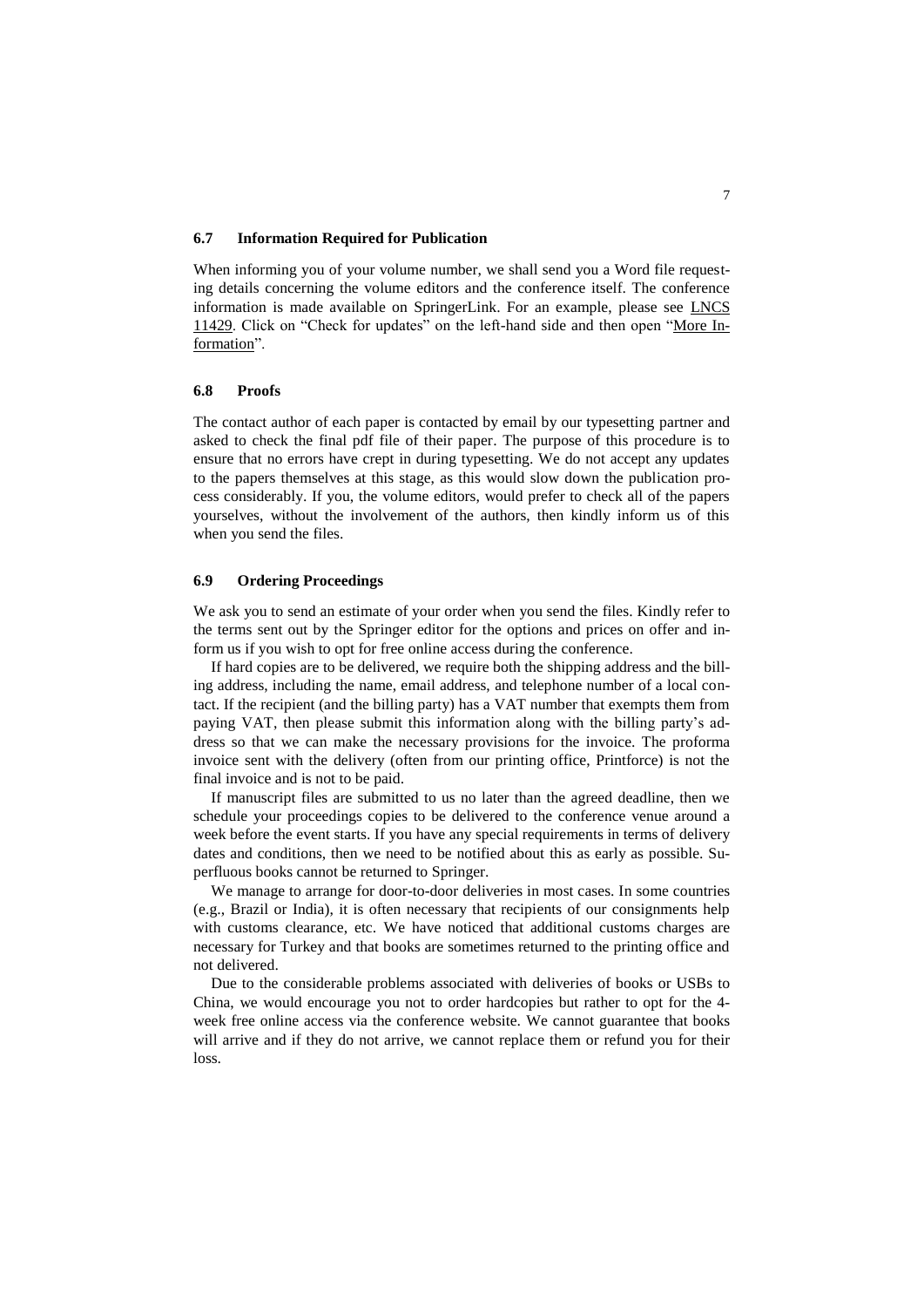However, if deliveries to China cannot be avoided, a so-called Customs Registration code is required. This is a 10-digit number that any company with an importlicense in China will have. If the recipient does not have such a number, then a custom clearance agency should be used. The Volume Editors/conference organizers are responsible for contacting the clearance agency well in advance of the expected delivery date. Springer will not cover the costs for additional customs charges.

Books that are not tied to a tight delivery schedule can be sent from our warehouse. They can either all be sent to one single address or to individual recipients. In both cases, we require one single invoicing address. We supply an Excel sheet for the recipients' addresses, if the books are to be sent to individuals.

## **7 Availability of SpringerLink Online Versions**

Generally speaking, online versions of our proceedings (eBooks) are made available in SpringerLink around a week before the start of the conference.

If you are handling a conference with authors who have patent applications under way in connection with their papers, then please be aware that the online availability date might be a crucial issue for them. To avoid any inconvenience, please let us know if we need to delay the publication of the online versions until the first day of the conference, or even later, and please inform the authors accordingly.

## **8 ORCID Identifier**

Springer is the first publisher to implement the [ORCID identifier](https://www.springer.com/gp/computer-science/lncs/orcid-for-your-proceedings-paper/12272740) for proceedings, ultimately providing authors with a digital identifier that distinguishes them from every other researcher. ORCID (Open Researcher and Contributor ID) hosts a registry of unique researcher identifiers and a transparent method of linking research activities to these identifiers. This is achieved through embedding ORCID identifiers in key workflows, such as research profile maintenance, manuscript submissions, grant applications and patent applications. Please refer to [our webpage](http://bit.ly/2H8c5Ru) for more details.

Apply and encourage all contributing authors to also apply for an individual ORCID at www.orcid.org and include them with your address information. The authors should include their ORCIDs in the headers of their papers. The ORCID in number form will be replaced by the ORCID icon, which will link from the eBook to the actual ID in the ORCID database. As a result, only the ORCID icon will appear in the printed book.

## **9 Embedded Videos in Proceedings and Electronic Supplementary Material**

Springer now offers authors the option of including embedded videos in their papers and we would encourage you to make authors aware of this by referring them to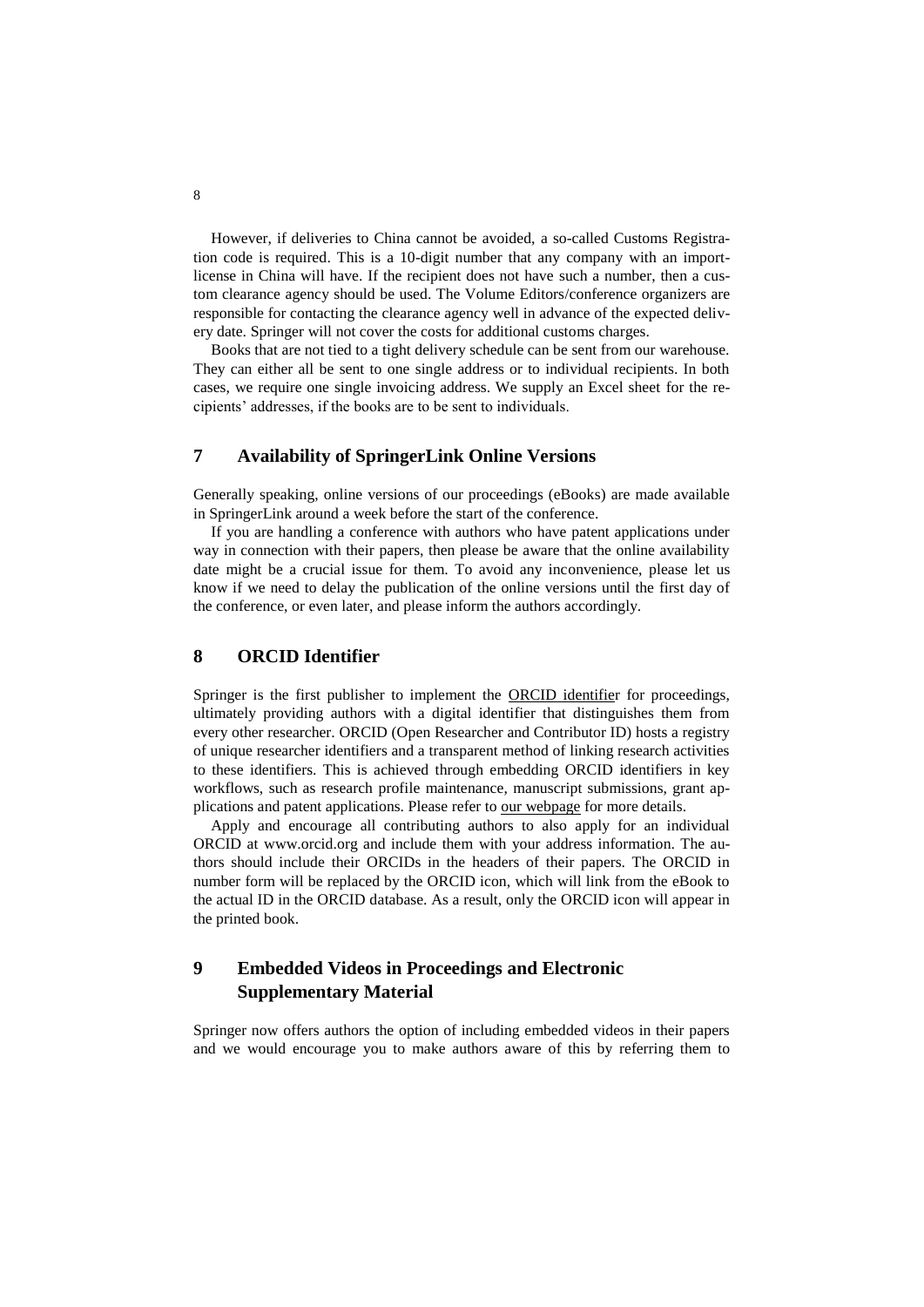[http://bit.ly/2xgOtCA,](http://bit.ly/2xgOtCA) where they will find the technical requirements. Please click [here](https://rd.springer.com/chapter/10.1007/978-3-319-46478-7_11#SupplementaryMaterial) for an example of an animated figure.

Authors must not violate privacy and confidentiality rules and, as always, permission must be sought for use of third-party content. All types of Electronic Supplementary Material (ESM), including videos, should be sent with the authors' files. If videos are to be embedded, unequivocal instructions as to their positioning must be included. If no indication is given, the video will be stored at the end of the paper.

Slides that complement a paper may be included as ESM. We do not publish slides as an alternative to full scientific papers.

## **10 Open Access and Open Choice**

At Springer, we offer the option of open access publishing for entire proceedings volumes or for individual proceedings papers. The latter is referred to as "open choice". If you or any of your authors are interested in these options, kindly contact the editorial at Springer well in advance of publication for details on pricing and conditions. You may also like to take a look at our [open access](https://www.springer.com/gp/computer-science/lncs/open-access-publishing-in-computer-proceedings) webpage.

It is the task of the volume editors to liaise between the authors and Springer and to provide Springer with a final list of papers affected, together with their respective invoicing addresses and the CC-BY Consent-to-Publish forms.

## **11 Indexing**

If you wish to check whether your proceedings have been indexed in Scopus; Ei Compendex; or the Conference Proceedings Citation Index (CPCI), part of Clarivate Analytics' Web of Science, please refer to our [SN SciGraph Indexing tool.](http://scigraph-indexing-checks.springernature.com/) You can expect your proceedings to be indexed in Scopus / Ei Compendex roughly 3-8 weeks after publication. For the WoS, this can take many months.

#### **12 MySpringer – A Service for Springer Authors and Editors**

Approximately four weeks after the publication of your volume, you will receive an email from Springer linking you, via a password, to your personal ["MySpringer](https://www.springer.com/gp/authors-editors/myspringer-profile-for-authors-and-editors/799412)" [page"](https://www.springer.com/gp/authors-editors/myspringer-profile-for-authors-and-editors/799412). From here, you will be able to download the pdf of the entire volume.

This service is available to all Volume Editors and Authors who have supplied us with their email addresses. If the same email address is supplied for all of the publications by a particular author or editor, then these can be grouped on one single page.

Springer authors and volume editors are entitled to a discount on the list price of any Springer publication. Details on how to make use of this privilege are given on your "MySpringer" page.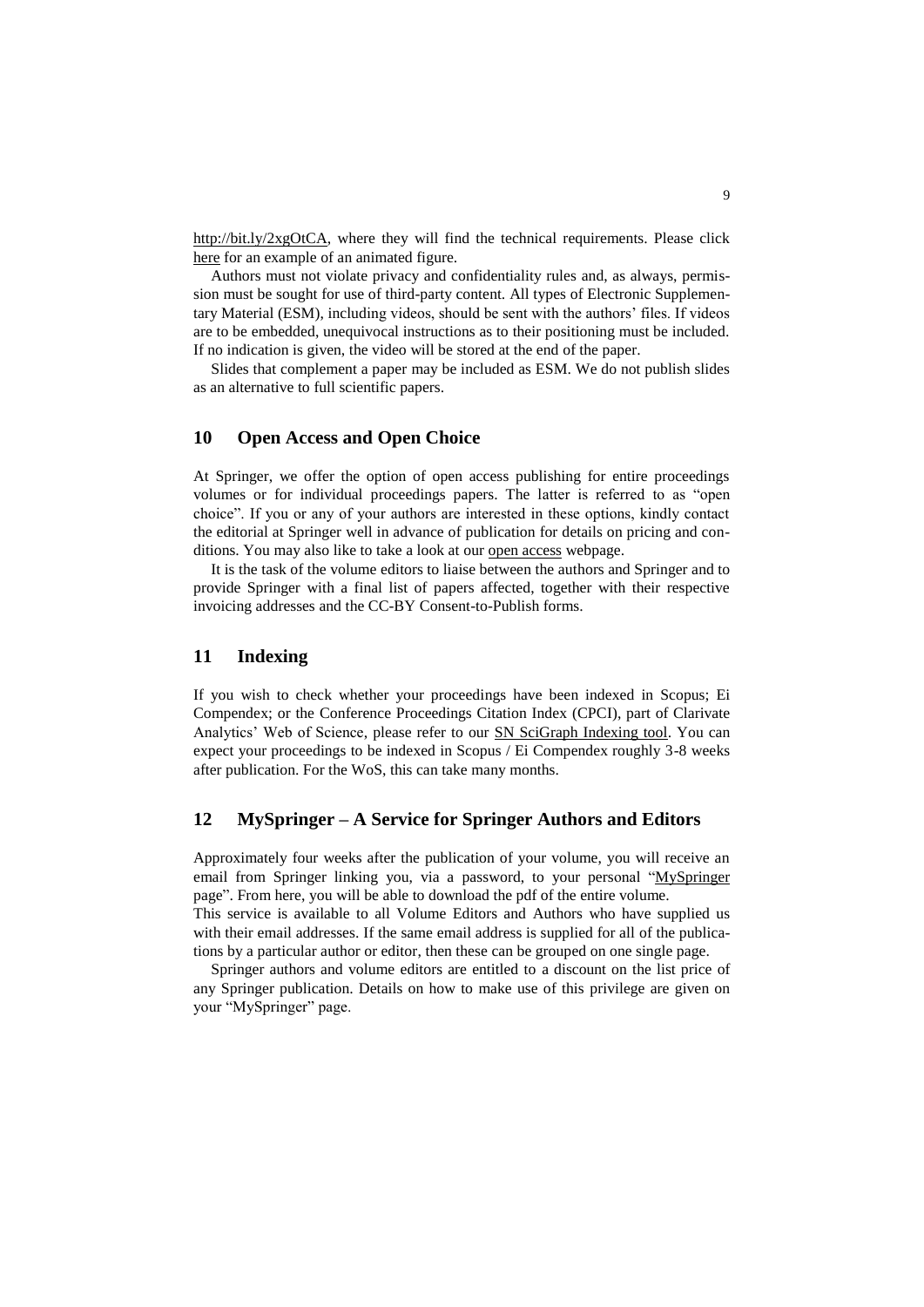### **13 Data Publishing**

Springer encourages authors to validate the results presented in their papers by means of data and, in addition to ESM, we can accommodate links to data or code within the papers published in our proceedings. If you, as editors, wish to make use of Springer Nature's figshare repository, we can set up a branded area for your particular conference. Here are the branded areas for [Euro-Par,](https://springernature.figshare.com/europar) [TACAS,](https://springernature.figshare.com/tacas) [ISWC,](https://springernature.figshare.com/semweb) and [ECML PKDD,](https://springernature.figshare.com/ecml) for example.

Permanent DOIs are assigned to the data and code stored in Springer Nature's figshare repository and links are set up between the paper on SpringerLink and the data or code. Authors of such papers should include a data citation in their references section and a data availability statement in their paper. We offer two possible services. If Springer Nature is to take care of the curation of the data and code, then the service is offered at a fee. If the volume editors are willing to take care of the curation and the communication with the authors, the service is offered free of charge. The upload of the data to figshare is usually requested approximately one week before the final submission date for the papers.

If you are interested in data publishing, as well as other new developments in proceedings publishing, please refer to our [Computer Science Proceedings News](https://www.springer.com/gp/computer-science/lncs/news) page.

## **14 Checklist**

Here is a checklist of everything we require from the volume editor:

- $\Box$  Preface and organization pages: source and pdf file.
- $\Box$  Table of contents (incl. topical headings): any type of electronic version.
- $\Box$  Papers: sources (incl. bib files and images) and pdf files of each contribution, as well as one consent-to-publish form per paper, grouped in a directory, labeled using the volume number and the starting page of the paper.
- $\Box$  A completed "Production" file, which is sent to you with your volume number. Please make sure that this contains the full addresses of all of the volume editors, including the postal codes, in the correct order and form.
- A list of the authors' names that are not straight forward (Given Name; Family Name).
- $\Box$  Conference logo: for inclusion on the cover (where applicable).
- Excel-list of email addresses of corresponding authors: one per paper. The list should include the starting page number of the paper, so that it is clear which email address belongs to which paper.
- Estimate of the number and the format (online access, USBs, print, etc.) of proceedings copies required for distribution at the event.

10